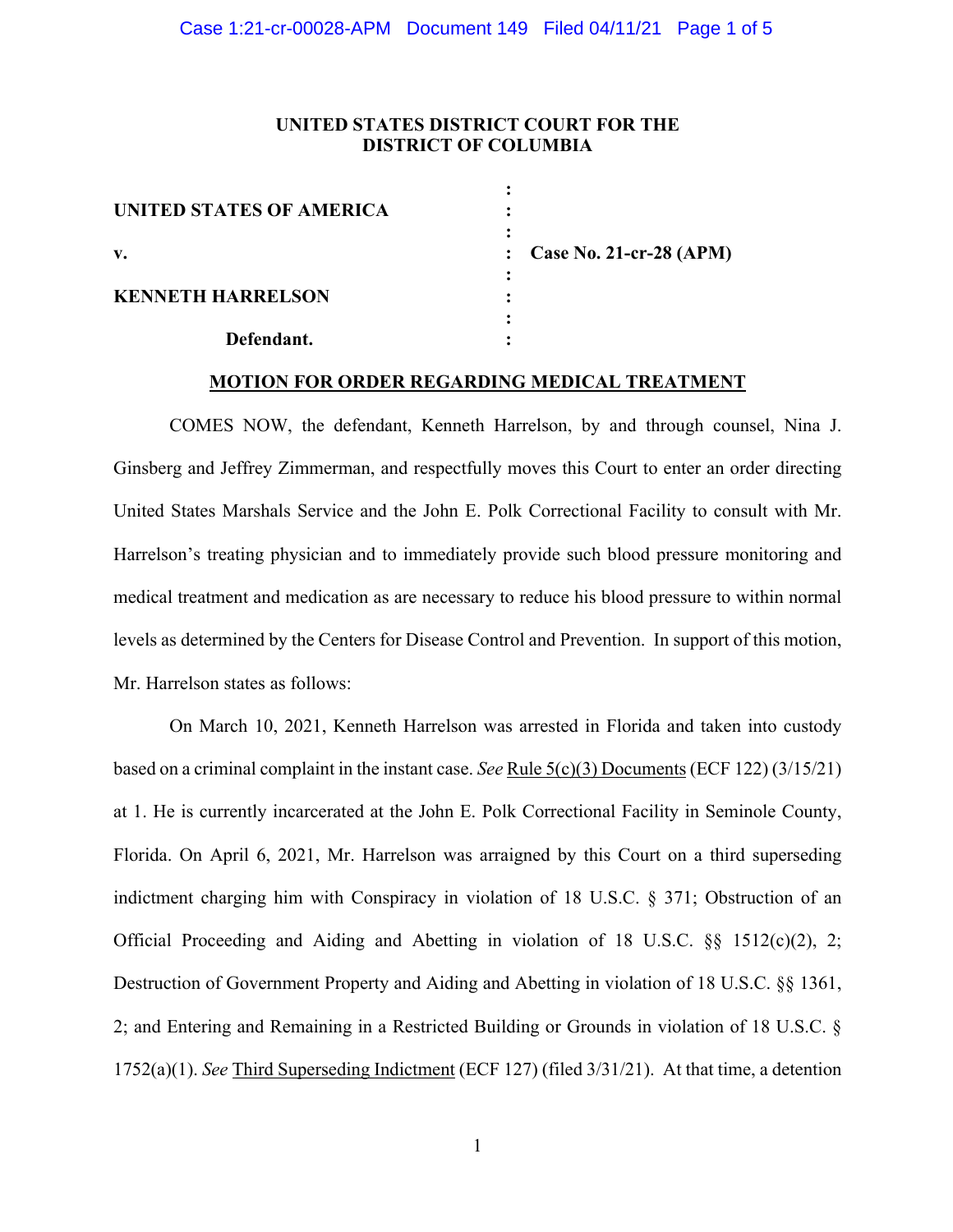was set for April 14, 2021.

Mr. Harrelson suffers from severe hypertension (high blood pressure). During the arraignment, undersigned defense counsel brought to the Court's attention our information that, since his arrest and incarceration, Mr. Harrelson's blood pressure has been consistently recorded as being dangerously high. We expressed concern that the detention facility is not adequately treating this critical health issue.

Normal blood pressure is a reading of less 120/80. *See, e.g., Harvard Medical School,*  Reading the new blood pressure guidelines, HARVARD HEALTH PUBLISHING  $(6/1/20)$ .<sup>1</sup> "Elevated" blood pressure is a systolic (top number) reading 120-129 and a diastolic less than 80. Stage 1 Hypertension is a systolic 130-139 *or* a diastolic 80-89. Stage 2 Hypertension is a systolic reading of 140 or higher *or* a diastolic 90 or higher. It is considered a "hypertensive crisis" for an individual to have a systolic reading over 180 *or* a diastolic over 120. With hypertensive crisis readings, immediate consultation with a doctor is advised. The dangers of high blood pressure include heart attack, stroke, kidney failure and dementia. *See, e.g,* High blood pressure dangers: Hypertension's effects on your body, MAYO CLINIC  $(5/5/21)$ .<sup>2</sup> In addition, there may be subsequent long-term dangers for someone of Mr. Harrelson's age who is suffering from sustained periods of extremely high blood pressure. *See Duke University Medical Center*, High blood pressure poses heart/stroke event risk for people under age 40, SCIENCEDAILY (5/6/18).<sup>3</sup>

<sup>1</sup> https://www.health.harvard.edu/heart-health/reading-the-new-blood-pressure-guidelines

<sup>&</sup>lt;sup>2</sup> https://www.mayoclinic.org/diseases-conditions/high-blood-pressure/in-depth/high-bloodpressure/art-20045868

<sup>&</sup>lt;sup>3</sup> https://www.sciencedaily.com/releases/2018/11/181106114104.htm Noting that "[p]eople younger than age 40 who have high blood pressure are at increased risk of heart failure, strokes and blood vessel blockages as they age." Mr. Harrelson turned 40 a few months ago, on November 9, 2020. His current primary care physician has been monitoring and treating his high blood pressure since approximately 2016.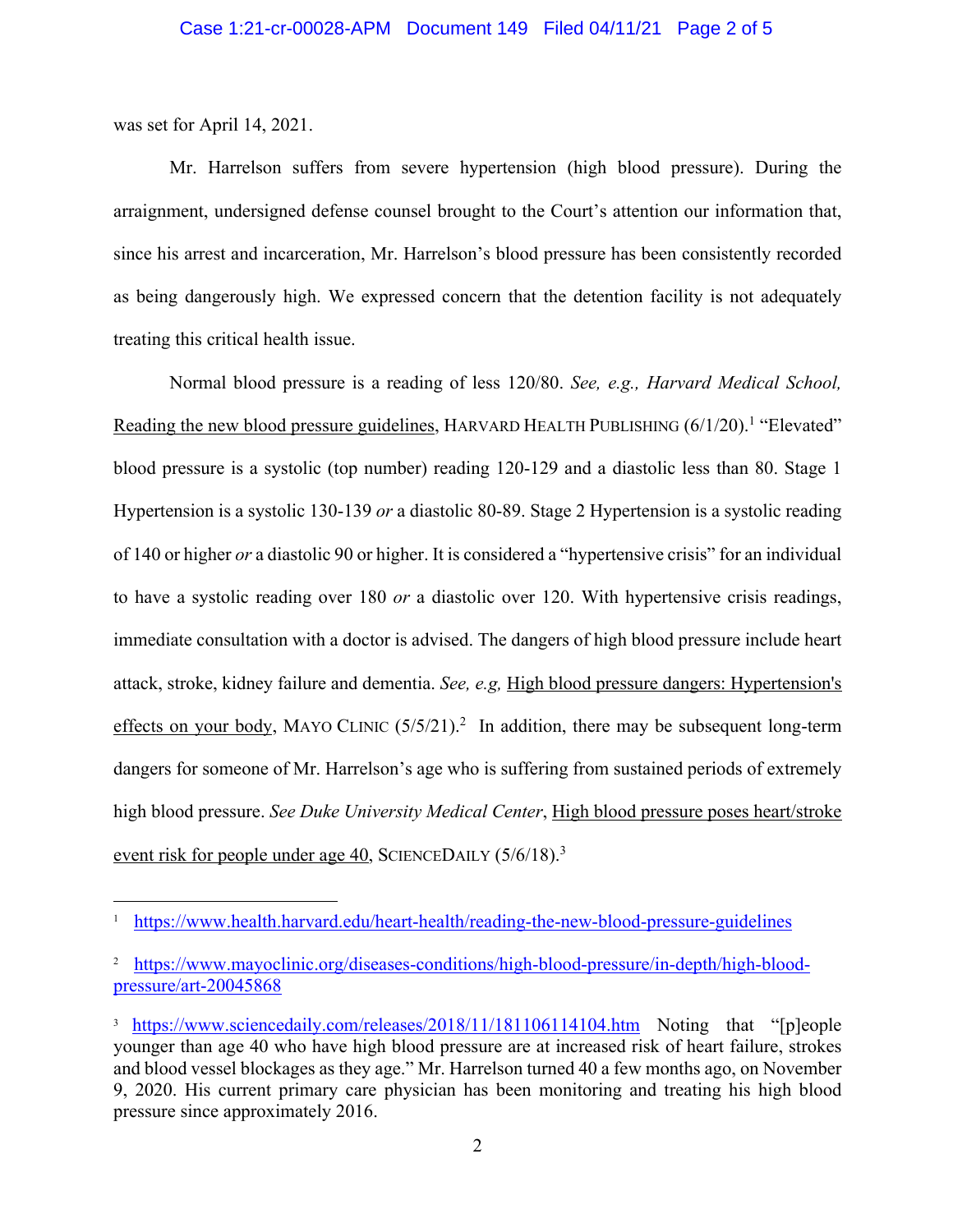### Case 1:21-cr-00028-APM Document 149 Filed 04/11/21 Page 3 of 5

Defense counsel has attempted to obtain copies of Mr. Harrelson's medical records from the detention facility and has urged the medical unit to closely monitor Mr. Harrelson's blood pressure on a number of occasions. A "Medical Alert Form" was submitted to Chambers on April 9, 2021, with the request that it be provided to the United States Marshals Service. Defense counsel have also been in contact with United States Attorney's Office regarding our concerns about Mr. Harrelson's health. The United States Attorney's Office was recently able to obtain blood pressure (BP) readings taken at the detention facility for the period from March 25, 2021 to April 9, 2021. *See Exhibit 1* (screenshot of Excel spreadsheet containing readings provided by the government). There are a total of sixteen (16) readings (Mr. Harrelson's blood pressure was taken twice on March 26th and was not taken at all on April 3rd). Of the sixteen readings, *thirteen of them put him in Stage 2 Hypertension* and the remaining three blood pressure readings are high Stage 1 Hypertension.4

At Mr. Harrelson's arraignment, the Court encouraged counsel to submit a proposed an Order if they deemed the Court's assistance necessary to resolve Mr. Harrelson's unmet medical needs. A copy of the proposed order is attached. Assistant United States Attorney, Jeffrey Nestler, has authorized counsel to represent its position with respect to this motion as follows: that

"The government does not oppose the relief requested: that Defendant Harrelson receive adequate medical care while in pretrial custody. The government has been in contact with the U.S. Marshals Service in both Washington, D.C., and Orlando, which relayed the defense's concerns to the medical director at the Seminole County Jail. The medical director responded that Defendant Harrelson is currently receiving adequate medical care, is on his medications, and his 'blood pressure most of the times is within normal limits and even when it is elevated, which is rare, it was never a crisis.' Based on the efforts and awareness of the USMS and the Seminole County Jail, and the fact that the defense submitted a 'medical alert'

<sup>&</sup>lt;sup>4</sup> Stage 1 readings include the initial blood pressure reading taken on 3/26/21 (the subsequent BP that day was much higher, into Stage 2), the BP on 3/28/21 and the BP on 4/8/21. Every other blood pressure reading reflected Stage 2 Hypertension; i.e., a systolic reading of 140 or higher *or* a diastolic 90 or higher.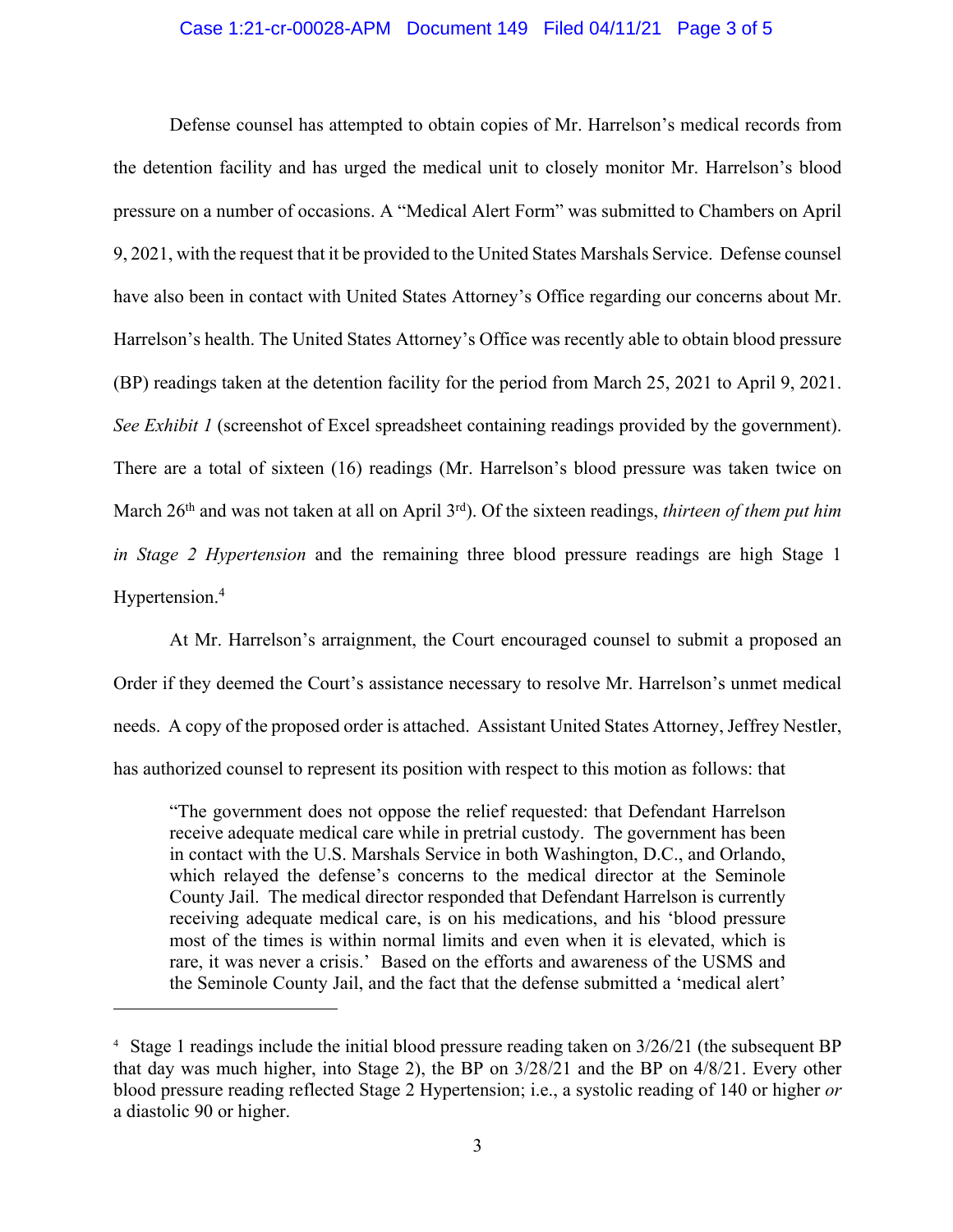### Case 1:21-cr-00028-APM Document 149 Filed 04/11/21 Page 4 of 5

to the Court on April 6, 2021, the government respectfully submits that an order from the Court directing the USMS and Seminole County Jail to provide Defendant Harrelson with adequate medical care is not necessary."

Contrary to the medical director's assurances, Mr. Harrelson's blood pressure is *not* "within normal limits" most of the time; rather, *none* of his blood pressure readings have been within normal limits. His last sixteen blood pressure readings reflect that — far from a "rare" occurrence, as claimed by the medical director –– Mr. Harrelson's blood pressure is *always* elevated, and is always elevated to a significant degree.

The symptoms Mr. Harrelson has reported, including chest pain and slurred speech, are also consistent with highly elevated blood pressure. The blood pressure readings reported by the detention center are consistent with a diagnosis of persistent Stage 2 Hypertension. His readings have been in the high Stage 1 range on the remaining occasions for which readings are available. The detention center's assessment that that he "is currently receiving adequate medical care, is on his medications, and his 'blood pressure most of the times is within normal limits and even when it is elevated, which is rare, it was never a crisis" is contradicted by the medical literature and by his symptoms, placing him at significant risk for serious, permanent injury or death.

For the foregoing reasons, Mr. Harrelson requests this Court enter the attached order and direct that it be served upon the United States Marshal's Service and the medical director at the John E. Polk Correctional Facility.

Respectfully submitted,

 KENNETH HARRELSON By Counsel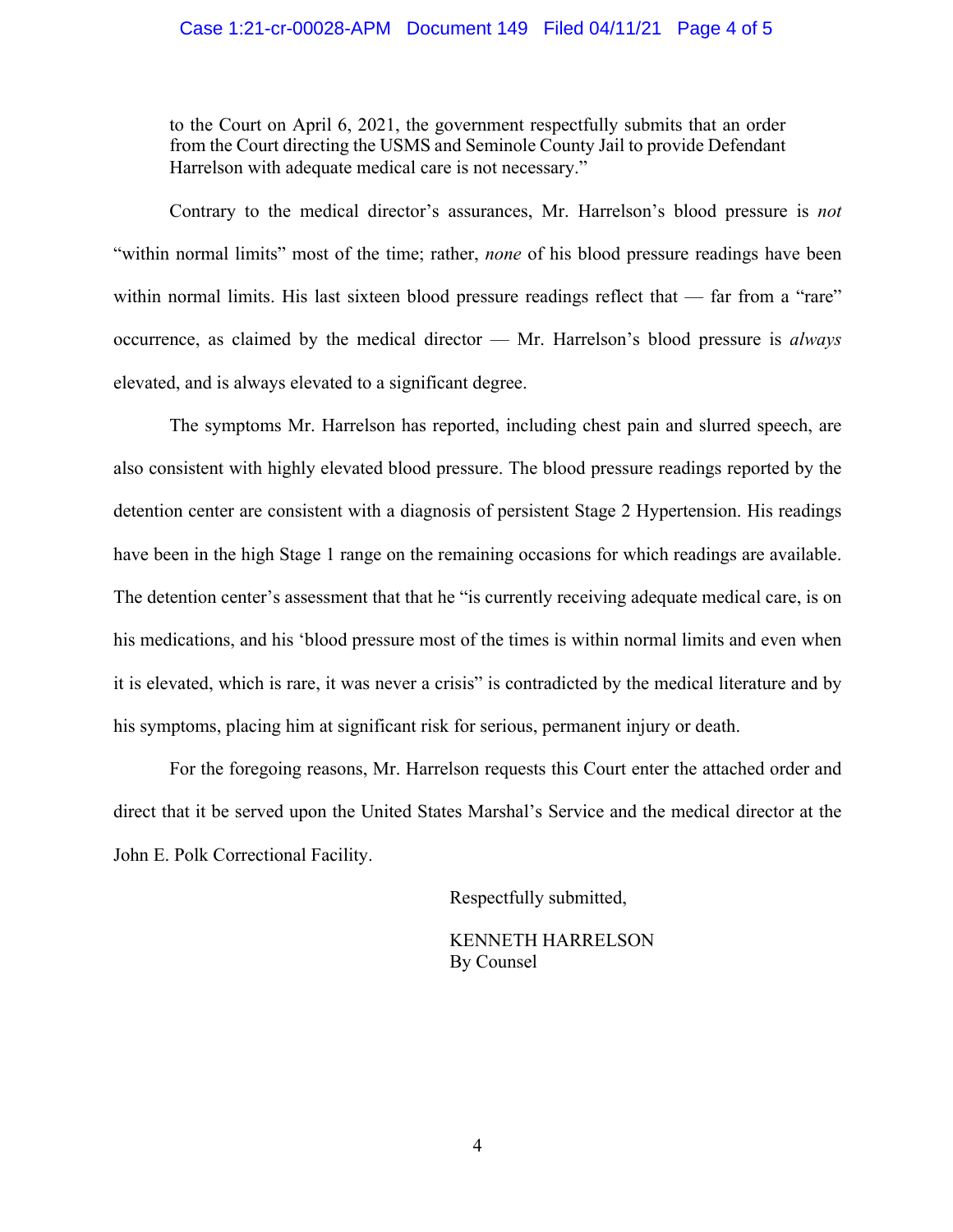$/\underline{s}/$ 

 Nina J. Ginsberg, Esquire DC Bar No. 251496 *DiMuroGinsberg, PC* 110 King Street, Suite 610 Alexandria, VA 22314 Tel: (703) 684-4333 Fax: (703) 548-3181 Email Address: nginsberg@dimuro.com

 $\sqrt{s}$ /

 Jeffrey Zimmerman, Esquire DC Bar No. 38858 *Jeffrey Zimmerman, PLLC* 108 N. Alfred Street Alexandria, VA 22314 Tel: (703) 548-8911 Fax: (703) 548-8935 Email Address: www.zimpacer.com

# **CERTIFICATE OF SERVICE**

I hereby certify that on this 11th day of April 2021, a true and accurate copy of the foregoing was electronically filed and served via the Court's CM/ECF system to all counsel of record.

> $/$ s/ JEFFREY D. ZIMMERMAN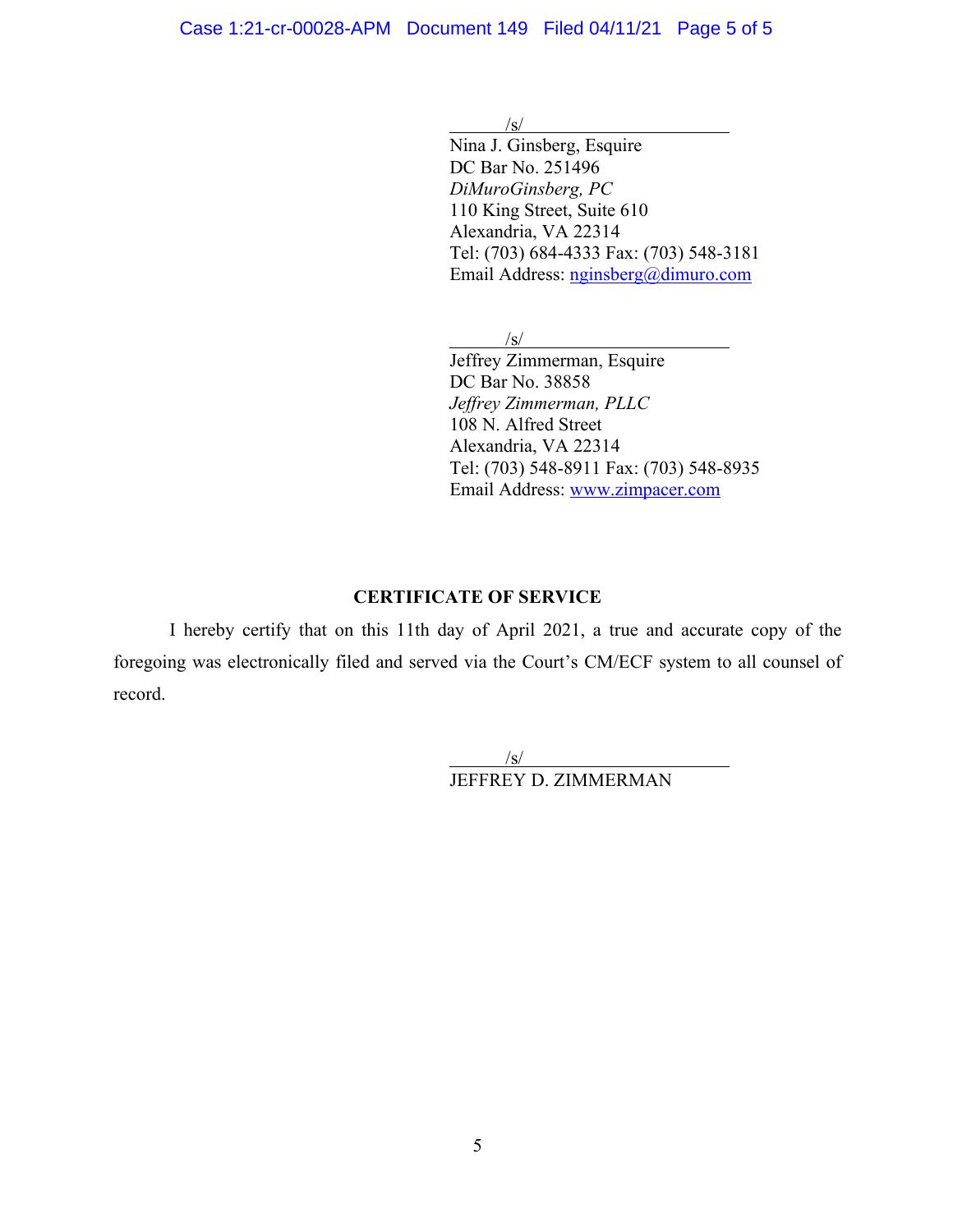| <b>Date</b> | Time (24 hr) $\blacktriangledown$ | <b>BP</b> |
|-------------|-----------------------------------|-----------|
| 3/25/21     | 11:29:39                          | 141/96    |
| 3/26/21     | 0:01:52                           | 122/86    |
| 3/26/21     | 9:46:52                           | 137/99    |
| 3/27/21     | 9:22:03                           | 133/95    |
| 3/28/21     | 8:54:26                           | 139/86    |
| 3/29/21     | 12:26:24                          | 146/91    |
| 3/30/21     | 12:18:23                          | 145/88    |
| 3/31/21     | 10:00:38                          | 143/93    |
| 4/1/21      | 9:53:34                           | 142/93    |
| 4/3/21      | 9:49:32                           | 143/98    |
| 4/4/21      | 9:19:23                           | 140/80    |
| 4/5/21      | 9:11:22                           | 138/93    |
| 4/6/21      | 10:23:33                          | 150/90    |
| 4/7/21      | 8:46:23                           | 135/91    |
| 4/8/21      | 9:29:57                           | 127/89    |
| 4/9/21      | 11:36:06                          | 144/87    |

# *Exhibit 1***: Kenneth Harrelson's Blood Pressure Readings**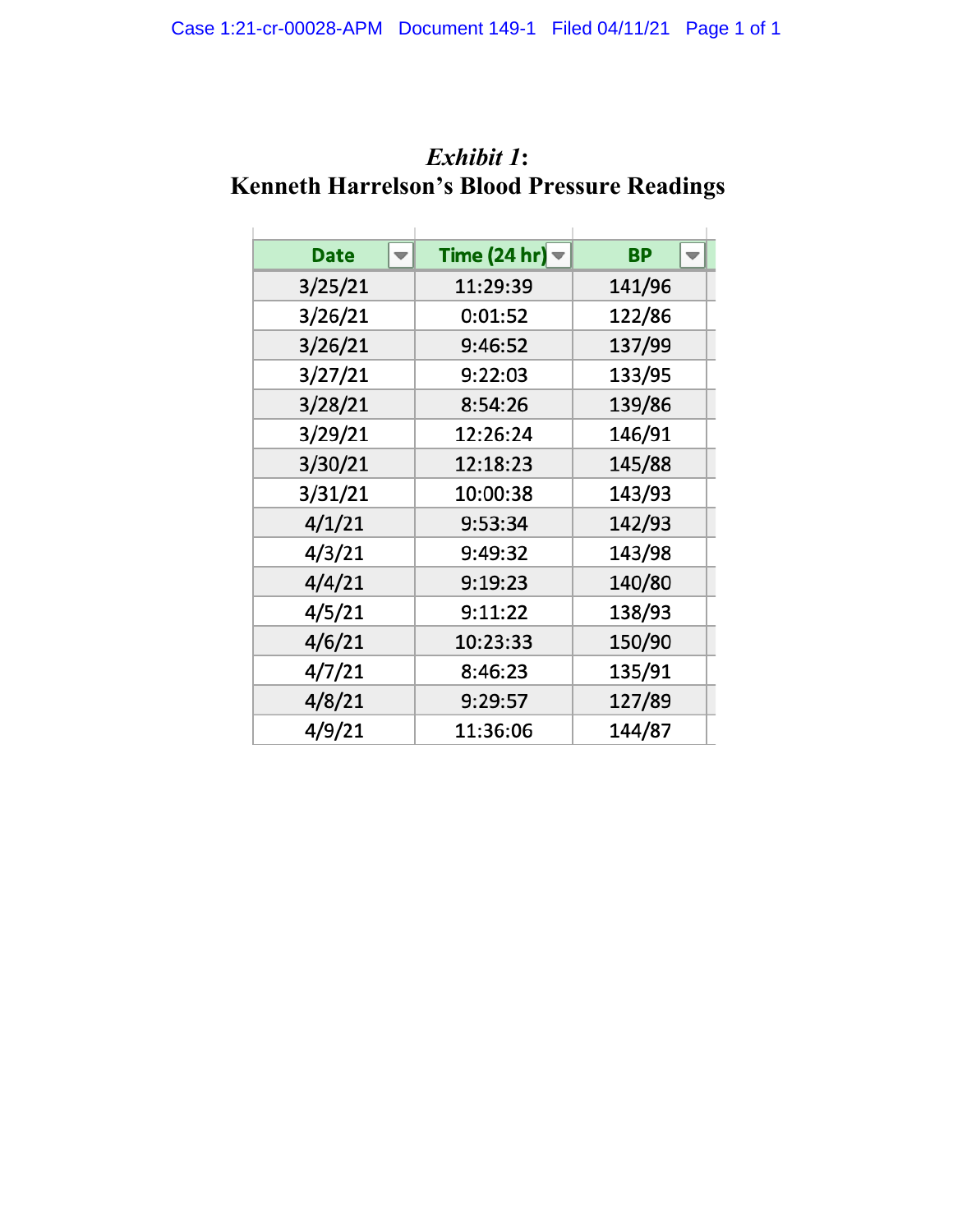# **UNITED STATES DISTRICT COURT FOR THE DISTRICT OF COLUMBIA**

| <b>UNITED STATES OF AMERICA</b> |                           |
|---------------------------------|---------------------------|
| v.                              | Case No. 21-cr-28 $(APM)$ |
| <b>KENNETH HARRELSON</b>        |                           |
| Defendant.                      |                           |
|                                 |                           |

#### **ORDER**

This matter comes before the Court on the defendant, Kenneth Harrelson's motion regarding medical care while in pre-trial custody; and

The Court having found that while being held in the John E. Polk Correctional Facility in Sanford, Florida, Mr. Harrelson has been experiencing highly elevated blood pressure levels and related symptoms that include chest pain and slurred speech; and

The Court having further found that Mr. Harrelson's recent blood pressure readings indicate a diagnosis of persistent Stage 2 Hypertension that poses a threat to his health and safety; it is hereby

ORDERED that the United States Marshals Service immediately take such steps as are necessary to ensure that Mr. Harrelson is receiving sufficient blood pressure monitoring and treatment to reduce his blood pressure to within normal levels as determined by the Centers for Disease Control and Prevention; and it is

FURTHER ORDERED that the John E. Polk Correctional Facility consult with Mr. Harrelson's treating physician and immediately take such steps as are necessary to ensure that Mr. Harrelson is receiving sufficient blood pressure monitoring and treatment to reduce his blood